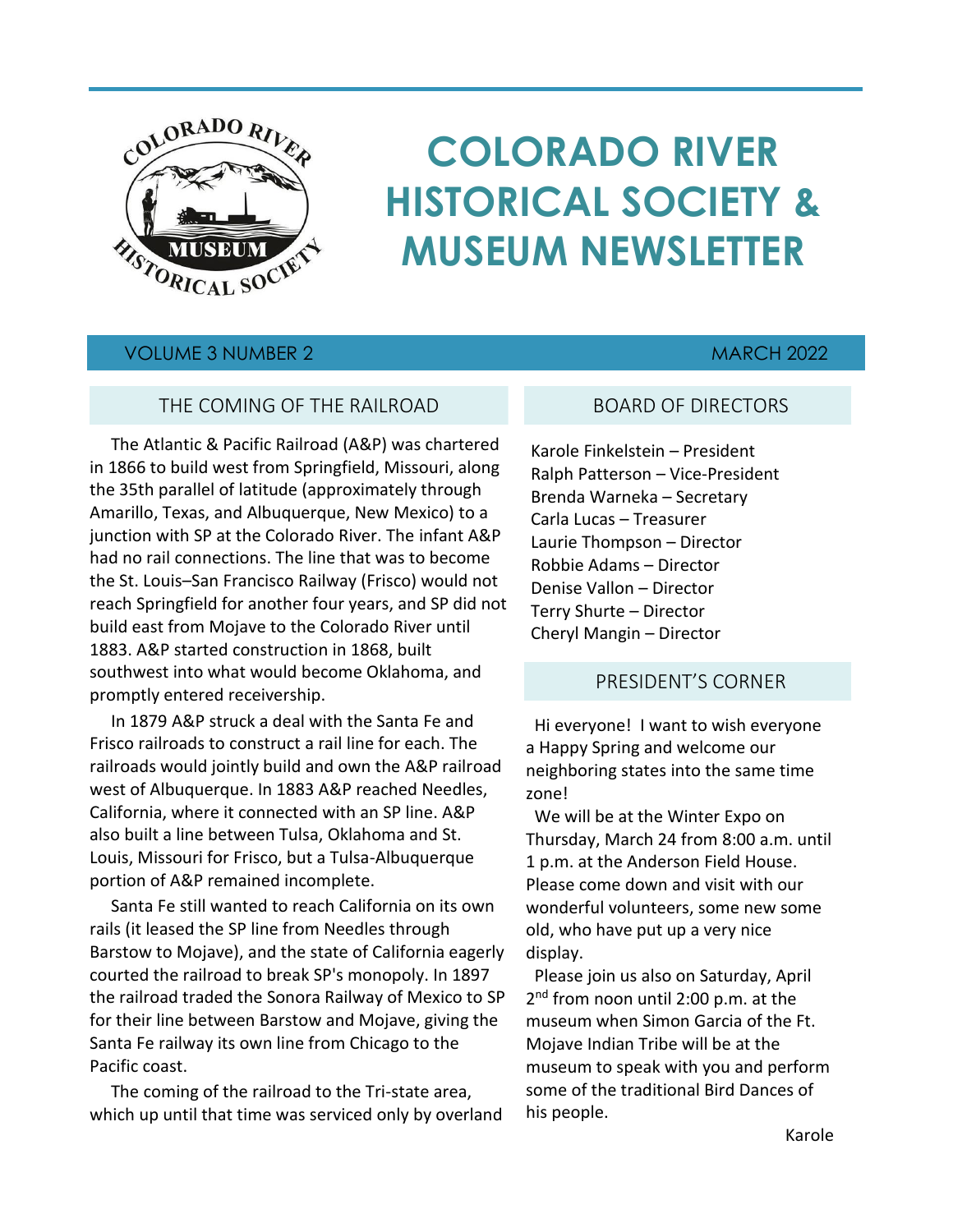freight and steamboat would further allow the expansion of mining interests, cattle ranching, and open the way for all the cities, as we now know them to develop and grow.

 The new line opened in August of 1883, delayed because the annual spring flooding made building a bridge across the river almost impossible. With just a few hundred feet left to complete of a 1500 feet plus span, a large portion of the bridge was swept away. The original wooden truss bridge was built on the Arizona side of the river and crossed over the river about 2 miles below Needles.

 In the spring of 1883, two former conductors for the Southern Pacific Railroad left their jobs to take new positions with the Pacific Improvement Co., a division of the railroad. Frank Monaghan and Dan Murphy set up a primitive mercantile to provide supplies to the worker's building the railroad line and became responsible for all the supplies needed to build the first homes and businesses in Needles.

 Both bachalors at the time, they settled in Needles and became the go to men to get things done. Frank became the judge, Dan was the Marshal. They ran the first post office and bank out of their stores of General Merchadise/Groceries/Saloon. They initialed the first utilities and built the first ice house, mostly financed by the railroad.

 Dan Murphy was a seeker and dreamer, and while Frank usually stayed behind in Needles to handle their own businesses, Dan was out and about looking for new sources of income. He found one such source it in mining. A big strike at the Josephine Mine outside of Kingman, AZ started his run of wealth.

 If you would like to know more about these pioneers of the Tri-state area, please join the Needles Chamber of Commerce at the El Garces Train Depot for a program they are sponsoring: "The Days of Monaghan & Murphy" on Saturday, April 9th at 4:00 p.m. The event will highlight author Joseph Ryan's new novel called "Ice & Oil." Joe will be the keynote speaker and will be conducting a book signing after his presentation. Hor'dourves, water and punch will be served. There is no price of admission, but donations are always welcome.

COLLECTIONS COMMITTEE

Cheryl Mangin – Curator Laurie Thompson – Archivist Carla Lucas – Asst. Archivist Richard Dotson – Asst. to the Committee Jim Lucas – Asst. to the Committee

# DONATION GUIDELINES

 What we are looking for is any artifact that is pertinent to our Tri-state area. This includes, but is not limited to, photographs, family histories, military activity, Davis Dam, Native Americans, steamboats, ranching, fossils, explorers, highways, historical maps, churches and service clubs, businesses, and mining.

 Please keep in mind, these are the guidelines we use if you choose to donate an artifact in your possession:

- Is it of museum quality?
- Is it pertinent to our area of interest?
- Do we already have as good or a better prime example of the artifact?
- Does the provenance of the artifact or material increase its significance?
- Is the donor the legal owner of said materials?
- Do we have enough resources to maintain/store/display it.
- We cannot accept an artifact with stipulations on it such as it must be displayed in a particular way or time period.
- We do not accept loans.

 Give us a call at the museum if you have an artifact or historical item you would like us to consider!

 We are actively seeking local historic photographs and Mohave Valley Daily Newspapers before 2010.

Hope to see you there!